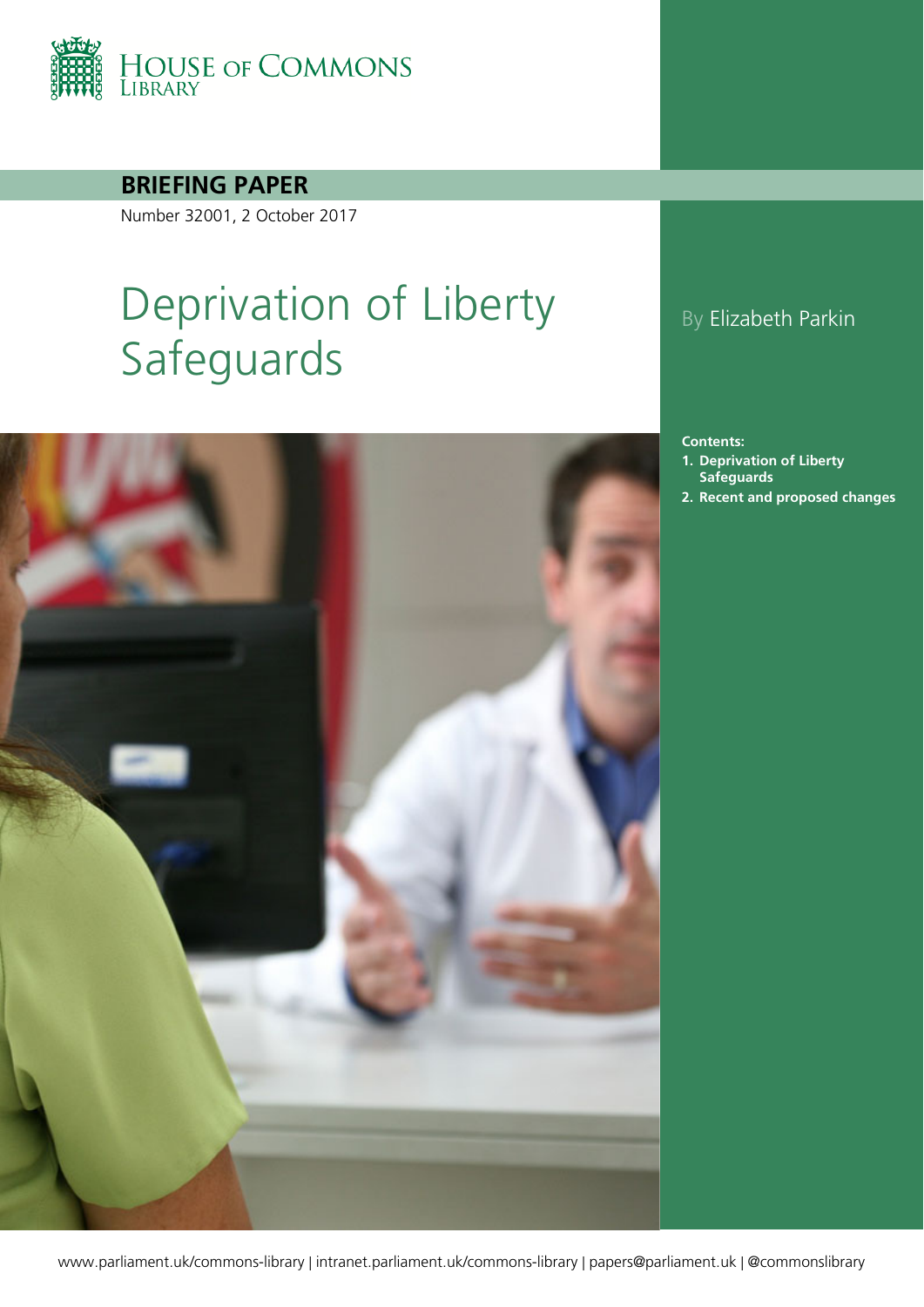## **Contents**

| <b>Summary</b> |                                                                | 3 |
|----------------|----------------------------------------------------------------|---|
| $\mathbf{1}$ . | <b>Deprivation of Liberty Safeguards</b>                       | 4 |
| 1.1            | The authorisation process                                      | 4 |
| 1.2            | Deprivation of liberty assessments                             | 5 |
| 1.3            | Involvement of family and friends                              | 6 |
| 2.             | <b>Recent and proposed changes</b>                             | 7 |
| 2.1            | Definition of deprivation of liberty                           | 7 |
| 2.2            | Law Commission review                                          | 7 |
| 2.3            | Coroners' duty to investigate death of someone subject to DoLS | 8 |
|                |                                                                |   |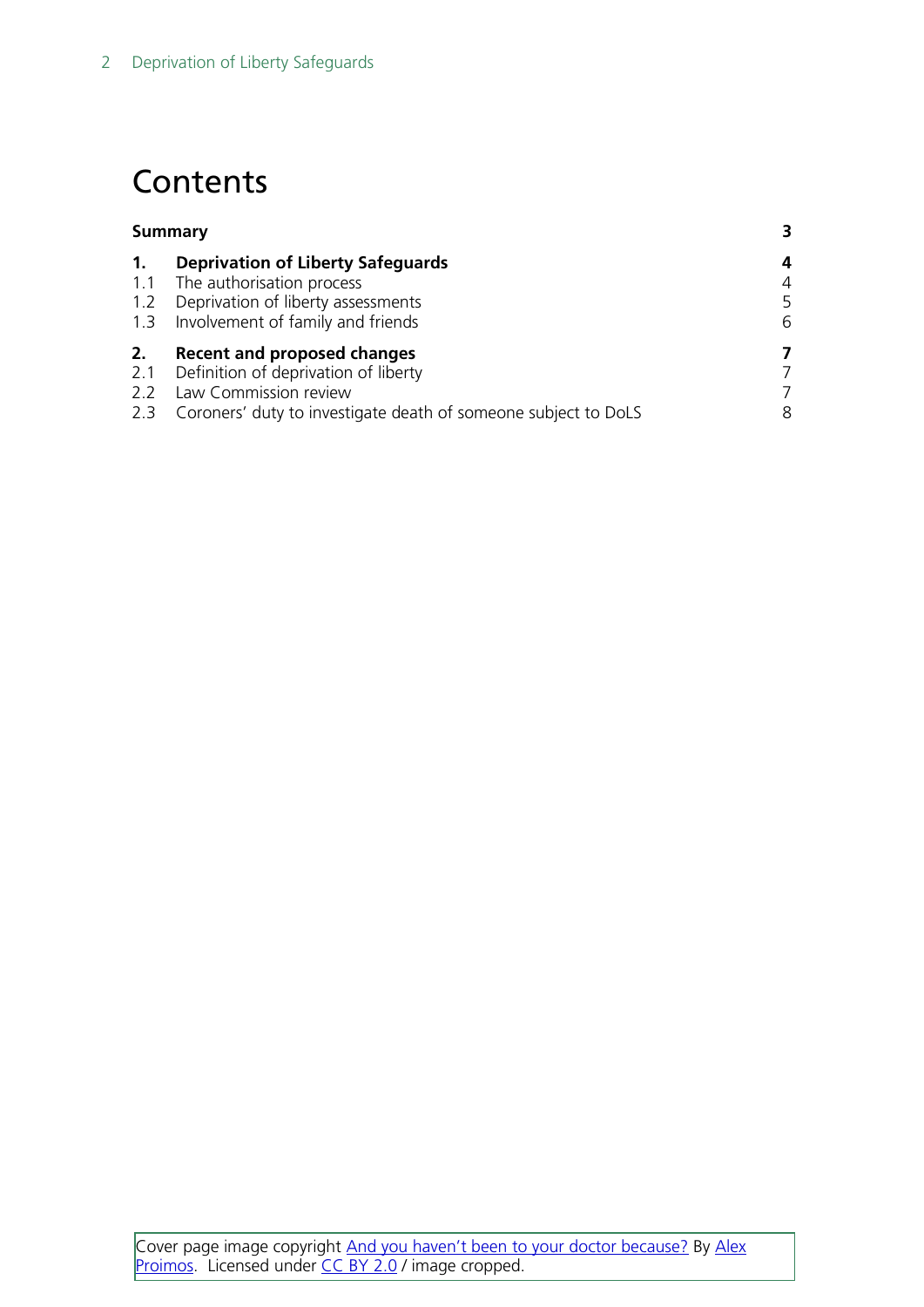## <span id="page-2-0"></span>Summary

Deprivation of Liberty Safeguards (DoLS) were introduced into the *Mental Capacity Act* by the *Mental Health Act 2007*.

DoLS provide a framework for approving the deprivation of liberty<sup>[1](#page-2-1)</sup> for people who lack the mental capacity to consent to necessary treatment in a hospital or care home.

DoLS ensure that people are only deprived of their liberty in a safe and correct way, and that this is only done when it is in their best interests and there is no other way to provide necessary care and treatment.

The safeguards provide a statutory framework for authorising a deprivation of liberty, including six separate assessments by designated professionals, and subsequent rights of review.

There have been recent changes affecting the DoLS. A Supreme Court judgement in 2014 significantly widened the definition of deprivation of liberty, meaning more people were subsequently considered to have their liberty deprived. There was a ten-fold increase in the number of deprivation of liberty applications following the judgment.

In March 2017, the Law Commission published a report and Draft Bill recommending an overhaul of the DoLS process. The Law Commission recommends that DoLS are repealed as a matter of urgency, and are replaced by a new scheme called the Liberty Protection Safeguards. The new safeguards intend to streamline the process for assessing whether a deprivation of liberty is necessary, and obtaining the required authorisation. The Government is due to publish its response to the recommendations.

<span id="page-2-1"></span> <sup>1</sup> The Supreme Court found that deprivation of liberty occurs when "The person is under continuous supervision and control and is not free to leave, and the person lacks capacity to consent to these arrangements." P (by his litigation friend the Official Solicitor) v Cheshire West and Chester Council & Anor [2014] UKSC 19).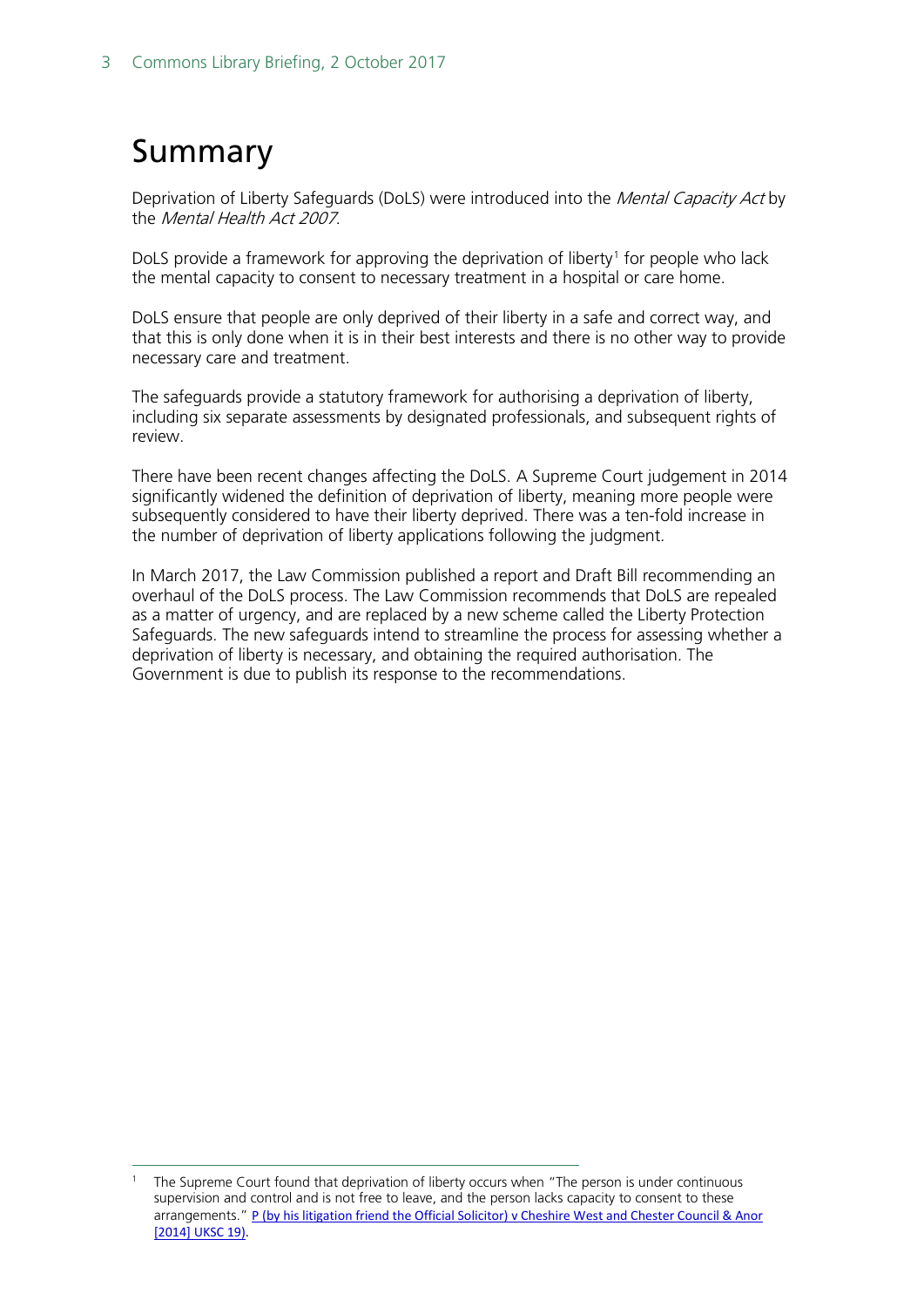## <span id="page-3-0"></span>1. Deprivation of Liberty Safeguards

Deprivation of Liberty Safeguards were introduced in 2009, and form part of the *Mental Capacity Act 2005*. The Act provides a statutory framework for acting and making decisions on behalf of individuals who lack the mental capacity to do so for themselves.

DoLS provide a framework for approving the deprivation of liberty for someone who lacks the mental capacity to consent to necessary treatment in a hospital or care home. If a person's liberty needs to be deprived in other settings, an authorisation must be obtained from the Court of Protection.

The safeguards are intended to ensure that someone is only deprived of their liberty in a safe and correct way, and that this is only done when it is in the best interests of the person and there is no other way to look after them.

DoLS legislation sets out when and how deprivation of liberty may be authorised, and provides a statutory assessment process with designated professionals and responsible bodies. It also details arrangements for renewing and challenging a deprivation of liberty.

## <span id="page-3-1"></span>1.1 The authorisation process

The safeguards provide the following process for authorising a deprivation of liberty:

- The hospital or care home identify those at risk of deprivation of liberty, and request authorisation from the supervisory body (the NHS Trust, local authority or local health board).
- The supervisory body must arrange a series of six assessments. Assessments must be completed within 21 days. An Independent Mental Capacity Advocate (IMCA) is instructed for anyone without representation.
- If all assessments support authorisation, a best interests assessor will recommend the period for which deprivation of liberty should be authorised, up to a maximum of a year.
- The best interests assessor also recommends a person to be appointed as the relevant patient's representative.
- Authorisation for deprivation of liberty is given, if appropriate, and the person's representative is appointed.
- The authorisation is implemented by the managing authority (the person or body with management responsibility for the hospital or care home)
- The person and their relevant person's representative can request a review of the deprivation of liberty at any time. The managing authority also has a duty to monitor the case to see if the person's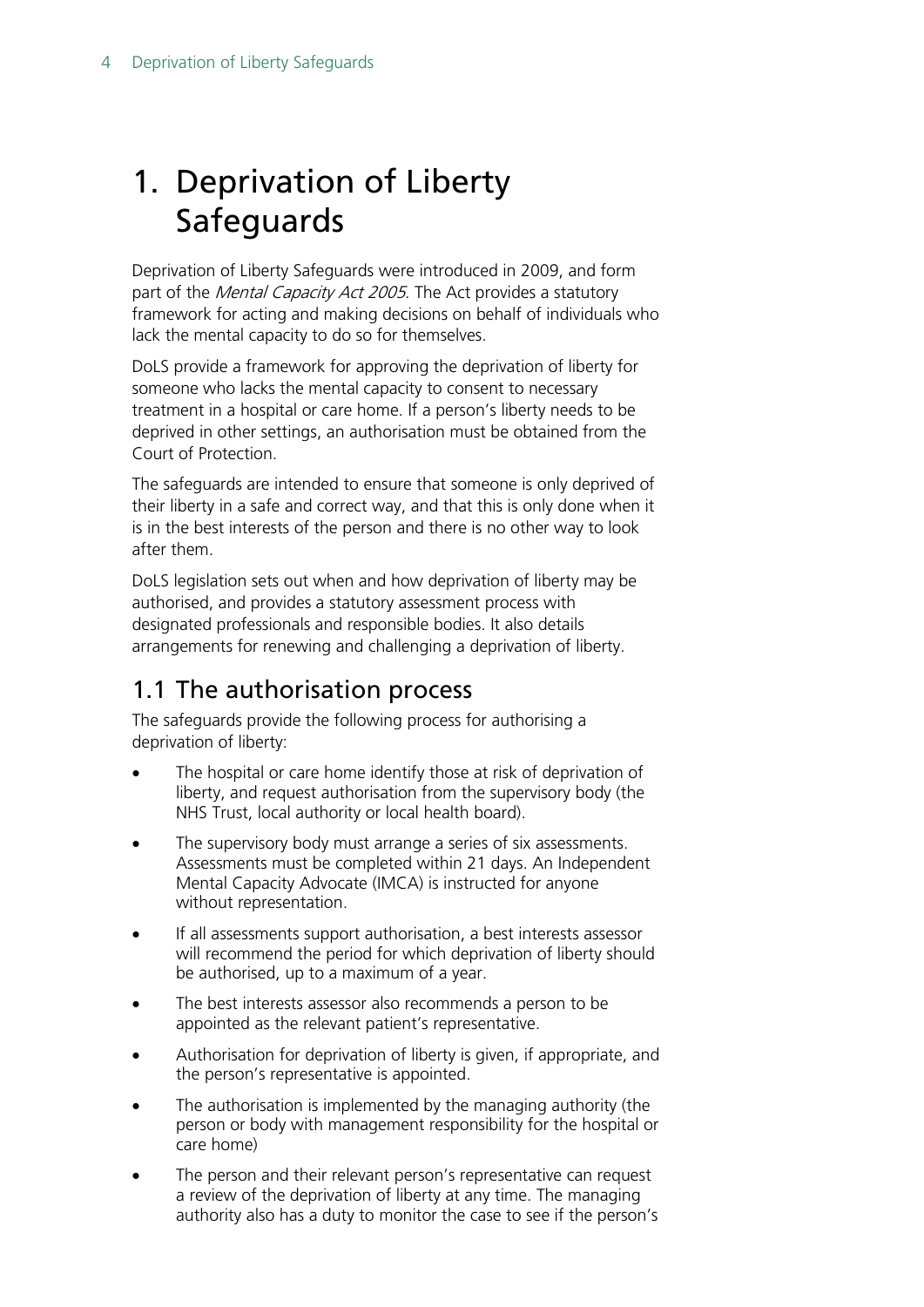circumstances change and no longer need to be deprived of their liberty.

The person and their representative also have a right to apply to the Court of Protection, which has powers to terminate authorisation or vary the conditions of the deprivation of liberty.

In urgent situations, a hospital or care home can give an urgent authorisation for seven days while obtaining a standard authorisation. This may be renewed for a further seven days.

The safeguards cannot apply to people while they are detained in hospital under the Mental Health Act 1983.

### <span id="page-4-0"></span>1.2 Deprivation of liberty assessments

There are six assessments that must be undertaken as part of the standard deprivation of liberty authorisation process. An authorisation for a deprivation of liberty cannot be granted unless all of these qualifying requirements are met:

- age to confirm whether the relevant person is aged 18 or over.
- **no refusals** to establish whether an authorisation to deprive the relevant person of their liberty would conflict with other existing authority for decision-making for that person. This may include advance decisions to refuse treatments, or valid decisions of a donee or a deputy.
- **mental capacity** to establish whether the relevant person lacks capacity to decide whether or not they should be accommodated in the relevant hospital or care home to be given care or treatment.
- **mental health**  to establish whether the relevant person has a mental disorder within the meaning of the Mental Health Act 1983. That means any disorder or disability of mind, apart from dependence on alcohol or drugs. It includes all learning disabilities.
- **eligibility** to determine whether the relevant person meets the requirements for detention under the Mental Health Act 1983; this would make them ineligible for a standard authorisation.
- **best interests** to establish whether a deprivation of liberty is occurring and whether this is:
	- in the best interests of the relevant person
	- necessary to prevent harm to themselves
	- a proportionate response to the likelihood of them suffering harm and the seriousness of that harm.

Further information on each of these assessments is available in the [Mental Capacity Act, Code of Practice: Deprivation of Liberty](http://webarchive.nationalarchives.gov.uk/20130107105354/http:/www.dh.gov.uk/prod_consum_dh/groups/dh_digitalassets/@dh/@en/documents/digitalasset/dh_087309.pdf)  [Safeguards,](http://webarchive.nationalarchives.gov.uk/20130107105354/http:/www.dh.gov.uk/prod_consum_dh/groups/dh_digitalassets/@dh/@en/documents/digitalasset/dh_087309.pdf) chapter four.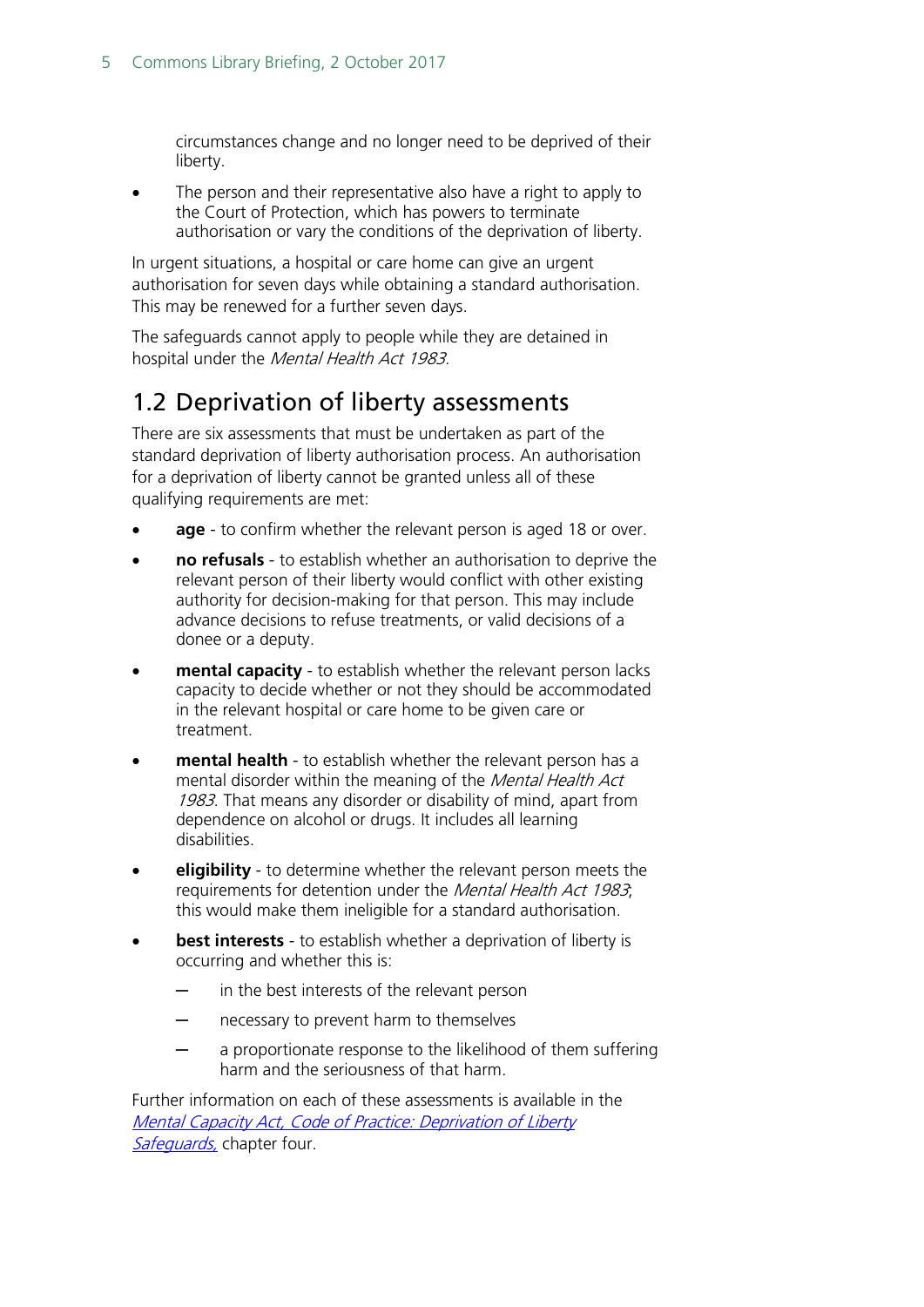## <span id="page-5-0"></span>1.3 Involvement of family and friends

The Library is often asked how family and friends can contribute to a deprivation of liberty assessment. This may occur in a number of ways:

#### **Best interests assessment**

The *Mental Capacity Act* states that the views of the individual and those of people who are responsible for caring for the patient or interested in his welfare should be taken into account when deciding what is in their best interest:

(6) He [the best interests assessor] must consider, so far as is reasonably ascertainable—

> (a) the person's past and present wishes and feelings (and, in particular, any relevant written statement made by him when he had capacity),

(b) the beliefs and values that would be likely to influence his decision if he had capacity, and

(c) the other factors that he would be likely to consider if he were able to do so.

(7) He must take into account, if it is practicable and appropriate to consult them, the views of—

> (a) anyone named by the person as someone to be consulted on the matter in question or on matters of that kind,

(b) anyone engaged in caring for the person or interested in his welfare,

(c) any donee of a lasting power of attorney granted by the person, and

(d) any deputy appointed for the person by the court,

as to what would be in the person's best interests and, in particular, as to the matters mentioned in subsection  $(6)^2$  $(6)^2$ 

The *Code of Practice* states that it is the responsibility of the best interests assessor to enable family and friends to express their views, using support to meet communication or language needs as necessary.<sup>[3](#page-5-2)</sup>

#### **Relevant person's representative**

Once a deprivation of liberty authorisation has been given, supervisory bodies must appoint the relevant person's representative. Often this is a family member, friend or carer. A paid representative may also be appointed.

The role of the relevant person's representative is:

- to maintain contact with the relevant person, and
- to represent and support the relevant person in all matters relating to the deprivation of liberty safeguards, including, if appropriate, triggering a review, using an organisation's

<span id="page-5-1"></span> <sup>2</sup> [Mental Capacity Act 2005,](https://www.legislation.gov.uk/ukpga/2005/9/section/4) Section 4, Clauses 6-7

<span id="page-5-2"></span>[Mental Capacity Act, Code of Practice: Deprivation of Liberty Safeguards,](http://webarchive.nationalarchives.gov.uk/20130107105354/http:/www.dh.gov.uk/prod_consum_dh/groups/dh_digitalassets/@dh/@en/documents/digitalasset/dh_087309.pdf) page 54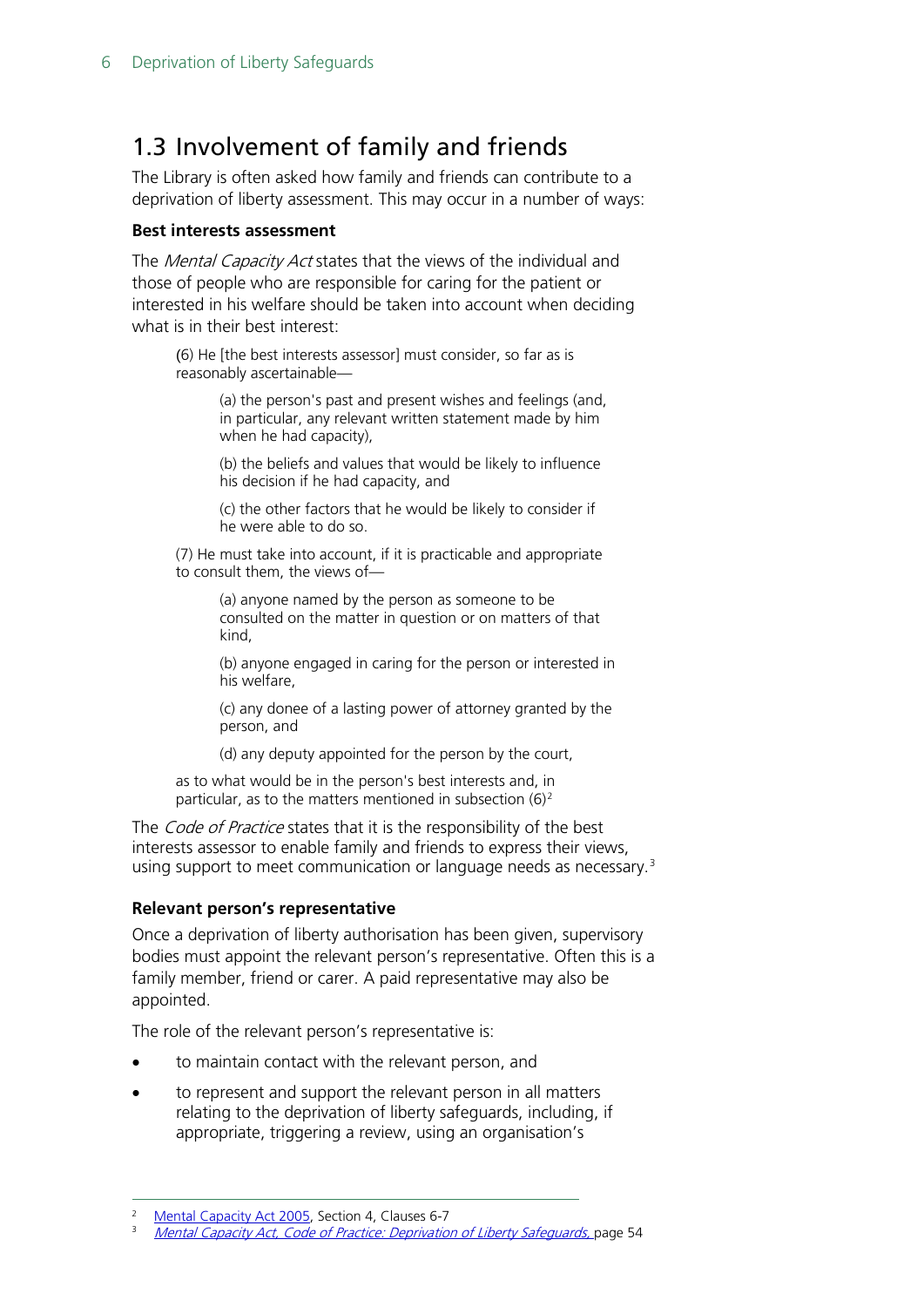complaints procedure on the person's behalf or making an application to the Court of Protection.

Further information on the relevant person's representative is available in chapter 7 of the *Mental Capacity Act, Code of Practice: Deprivation* [of Liberty Safeguards.](http://webarchive.nationalarchives.gov.uk/20130107105354/http:/www.dh.gov.uk/prod_consum_dh/groups/dh_digitalassets/@dh/@en/documents/digitalasset/dh_087309.pdf)

#### **Lasting power of attorney**

Lasting power of attorney enables the donor to appoint one or more attorneys to make decisions on their behalf at a time when they no longer have the mental capacity to make those decisions themselves. Family members are often appointed as lasting power of attorney.

Library Briefing Paper 3898 [Powers of attorney and other](http://researchbriefings.parliament.uk/ResearchBriefing/Summary/SN03898) decision[making powers](http://researchbriefings.parliament.uk/ResearchBriefing/Summary/SN03898) (April 2017) gives further detail.

## <span id="page-6-0"></span>2. Recent and proposed changes

## <span id="page-6-1"></span>2.1 Definition of deprivation of liberty

A Supreme Court judgment in May 201[4](#page-6-3), known as "Cheshire West" <sup>4</sup>, widened the definition of a deprivation of liberty. The Court held that the key feature is whether the person concerned is under continuous supervision and control and is not free to leave.

The judgment significantly increased the number of people who are considered to have their liberty deprived and require safeguards, leading to a tenfold increase in applications between 2013-14 and 2014-15<sup>5</sup>.

The Law Commission found that the increase in DoLS applications has led to substantial processing delays:

The implications for the public sector have been significant.

 $[...]$ 

Many responses [to the Consultation] (particularly from NHS bodies and local authorities) pointed to the practical and financial impact of Cheshire West, such as the increasing backlog of cases, referrals for authorisation being left unassessed, the legal timescales for authorisations being frequently breached and shortages of people qualified to perform roles under the DoLS provisions.<sup>[6](#page-6-5)</sup>

## <span id="page-6-2"></span>2.2 Law Commission review

In 2014, the House of Lords Select Committee on the Mental Capacity Act 2005 described DoLS as not fit for purpose, poorly drafted and overly complex.[7](#page-6-6) As a result, the Government asked the Law Commission to review the Mental Capacity Act and DoLS.

<span id="page-6-3"></span><sup>&</sup>lt;sup>4</sup> P (by his litigation friend the Official Solicitor) v Cheshire West and Chester Council & [Anor \[2014\] UKSC 19\).](https://www.supremecourt.uk/decided-cases/docs/UKSC_2012_0068_Judgment.pdf)

<span id="page-6-4"></span><sup>5</sup> NHS Digital, [Mental Capacity Act \(2005\) Deprivation of Liberty Safeguards \(England\)](https://www.gov.uk/government/uploads/system/uploads/attachment_data/file/556032/Deprivation_of_Liberty_Safeguards__England___Annual_Report_2015-16.pdf)  [England 2015-16 National Statistics,](https://www.gov.uk/government/uploads/system/uploads/attachment_data/file/556032/Deprivation_of_Liberty_Safeguards__England___Annual_Report_2015-16.pdf) 28 September 2015

<span id="page-6-5"></span>[https://s3-eu-west-2.amazonaws.com/lawcom-prod-storage-](https://s3-eu-west-2.amazonaws.com/lawcom-prod-storage-11jsxou24uy7q/uploads/2017/03/Mental_Capacity_Report_Summary.pdf)[11jsxou24uy7q/uploads/2017/03/Mental\\_Capacity\\_Report\\_Summary.pdf](https://s3-eu-west-2.amazonaws.com/lawcom-prod-storage-11jsxou24uy7q/uploads/2017/03/Mental_Capacity_Report_Summary.pdf)

<span id="page-6-6"></span><sup>&</sup>lt;sup>7</sup> House of Lords, Select Committee on the Mental Capacity Act 2005: post-legislative [scrutiny,](https://publications.parliament.uk/pa/ld201314/ldselect/ldmentalcap/139/13902.htm) 25 February 2014,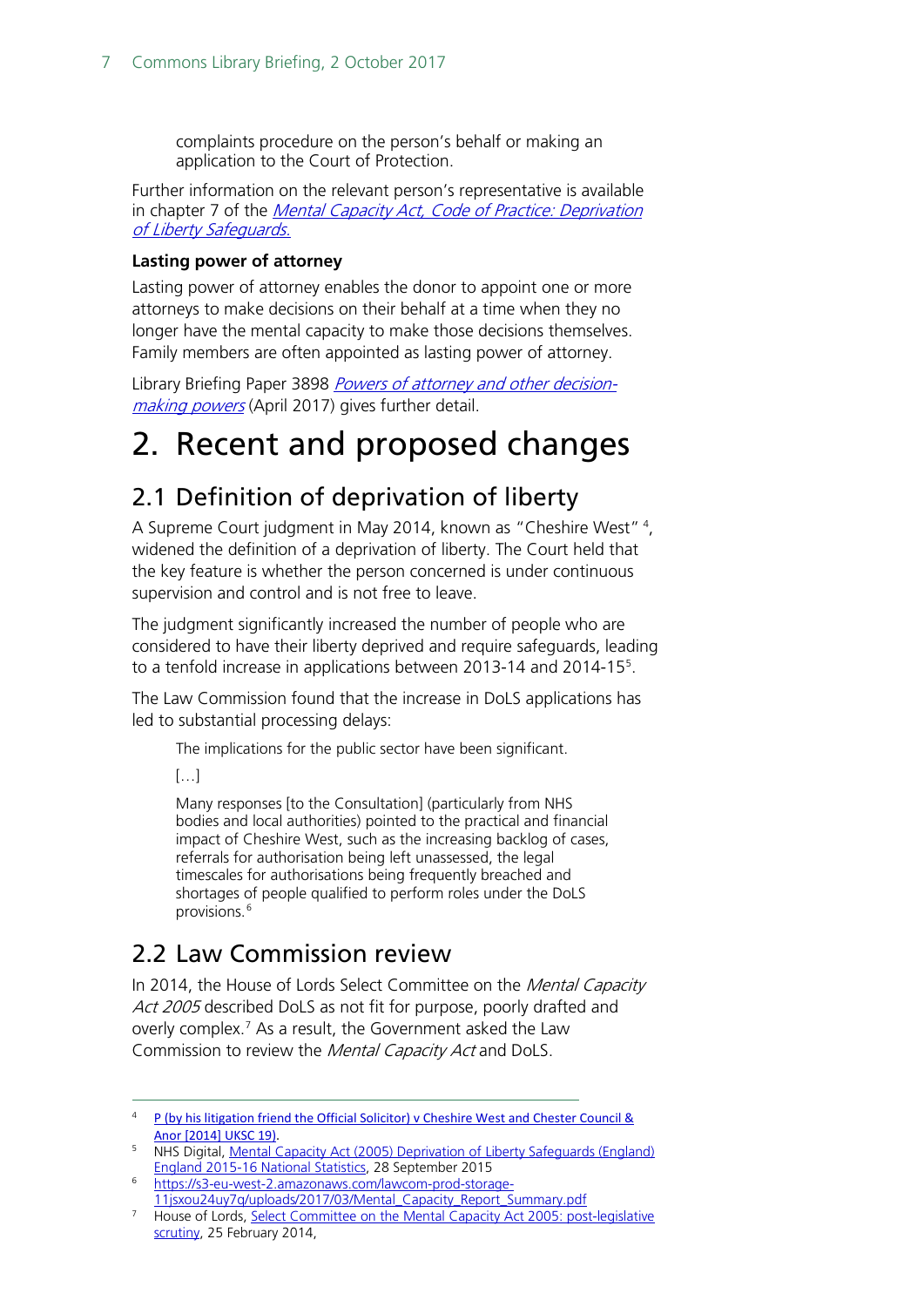The Law Commission's final report and draft Bill were published in March 2017:

- Law Commission, [Mental Capacity and Deprivation of Liberty,](http://www.lawcom.gov.uk/app/uploads/2017/03/lc372_mental_capacity.pdf) March 2017
- [Mental Capacity \(Amendment\) Bill](http://www.lawcom.gov.uk/app/uploads/2017/03/lc372_mental_capacity.pdf) (Annex A)

The Government is due to publish its response to the recommendations.

The Law Commission recommends that DoLS are repealed as a matter of urgency, and are replaced by a new scheme called the Liberty Protection Safeguards. This intends to streamline the process for assessing whether a deprivation of liberty is necessary, and obtaining the required authorisation. The Liberty Protection Safeguards would also authorise particular arrangements and conditions for a person's care or treatment, rather than simply authorising a deprivation of liberty.

The DoLS requirement for six assessments is removed, which the Law Commission have described as "a paperwork-heavy process...much of the assessment process goes over the same ground as has already been gone over by health and social care professionals in deciding to make the placement in the first place."

Under the new scheme, when there is a potential deprivation of liberty, the responsible body – the NHS body or local authority - arranges three assessments: a capacity assessment, a medical assessment, and a 'necessary and proportionate' assessment. They must also consult with friends and family of the relevant person. Each case is verified by an "independent reviewer", and those where the placement are contrary to the person's wishes are referred to an Approved Mental Capacity Profession (AMCP). The scheme also provides for statutory review of the deprivation of liberty, as well as the provision of an advocate or appropriate person to represent and support them both during the initial authorisation process and during the period of the placement.

The new scheme would extend beyond hospitals and care homes, removing the need for deprivations of liberty to be authorised by the Court of Protection in other settings such as sheltered accommodation. It also extends the process to 16 and 17 year olds, whereas DoLS only apply to those aged 18 and over.

The draft Mental Capacity (Amendment) Bill would implement the Law Commission's recommendations by amending the Mental Capacity Act 2005 and would apply to England and Wales.

### <span id="page-7-0"></span>2.3 Coroners' duty to investigate death of someone subject to DoLS

From 3 April 2017, a coroner no longer automatically investigates the death of someone subject to DoLS under the *Mental Capacity Act*. The change was provided for by the Policing and Crime Act 2017.

The Chief Coroner has issued new guidance which outlines that the death of any person subject to a deprivation of liberty would no longer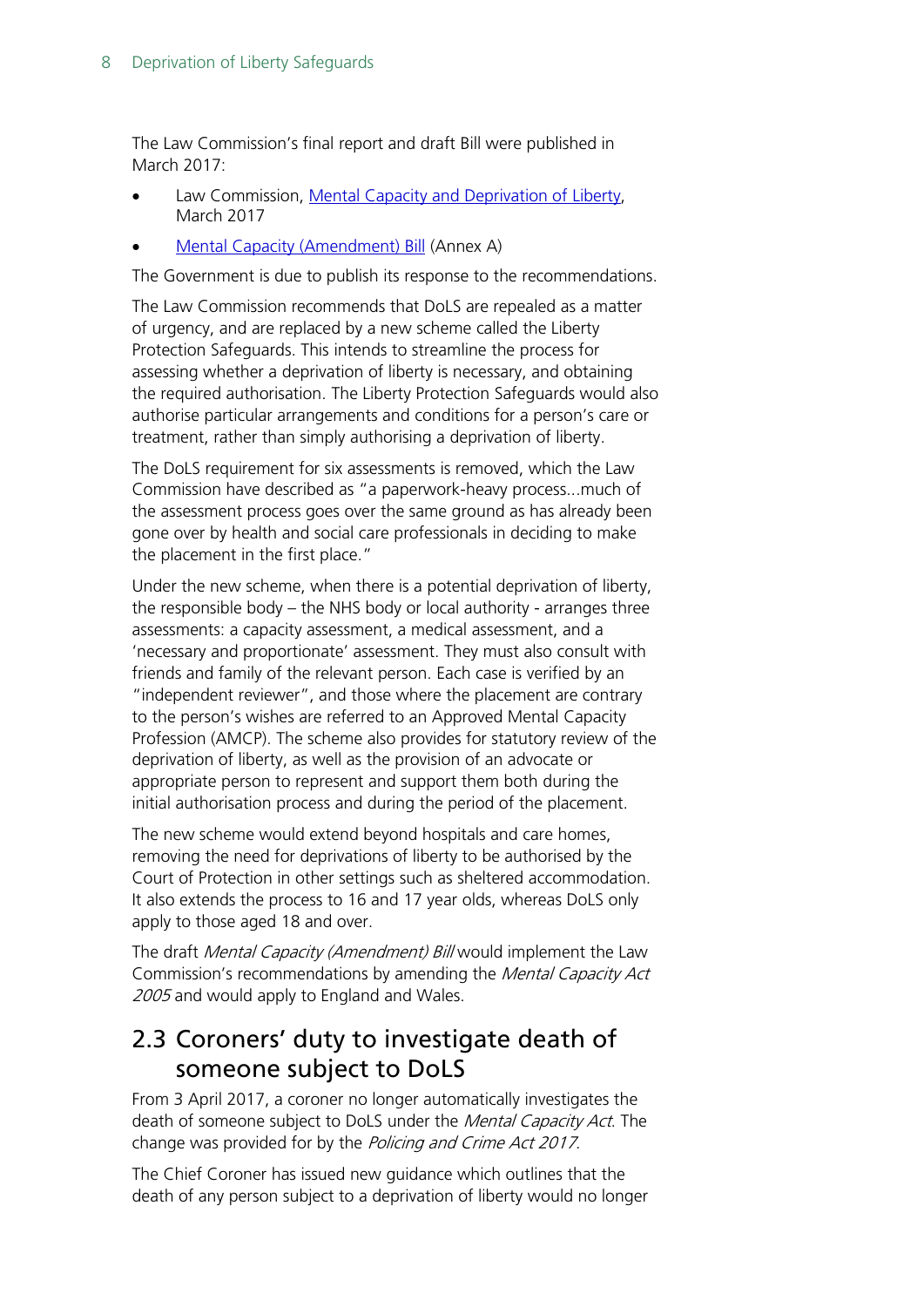be considered to have occurred 'in state detention'. The coroner would still investigate some deaths in the usual way:

51. When that person dies the death should be treated as with any other death outside the context of state detention [footnote to text: Obvious exceptions to this include where a person subject to a DoL is also in police custody. Other complicating factors may arise in individual cases and coroners should – as always - be alive to the specifics of the reported death]: it need only be reported to the coroner where one or more of the other requisite conditions are met.

52. Of course, where there is a concern about the death, such as a concern about care or treatment before death, or where the medical cause of death is uncertain, the coroner will investigate thoroughly in the usual way. There will always be a public interest in the careful scrutiny of any death in circumstances akin to state detention. As in all cases there must be sufficiency of coroner inquiry.

53. Senior coroners should maintain close liaison with the DoLS lead in their local authority, working together to deal with this extra activity.<sup>[8](#page-8-0)</sup>

The Library briefing, [Policing and Crime Bill –](http://researchbriefings.parliament.uk/ResearchBriefing/Summary/CBP-7789) Lords Amendments (January 2017), provides further information.

<span id="page-8-0"></span>Chief Coroner, Guidance No 16A, [DEPRIVATION OF LIBERTY SAFEGUARDS \(DoLS\) –](https://www.judiciary.gov.uk/wp-content/uploads/2013/10/guidance-no-16a-deprivation-of-liberty-safeguards-3-april-2017-onwards.pdf) [3rd April 2017](https://www.judiciary.gov.uk/wp-content/uploads/2013/10/guidance-no-16a-deprivation-of-liberty-safeguards-3-april-2017-onwards.pdf) onwards.